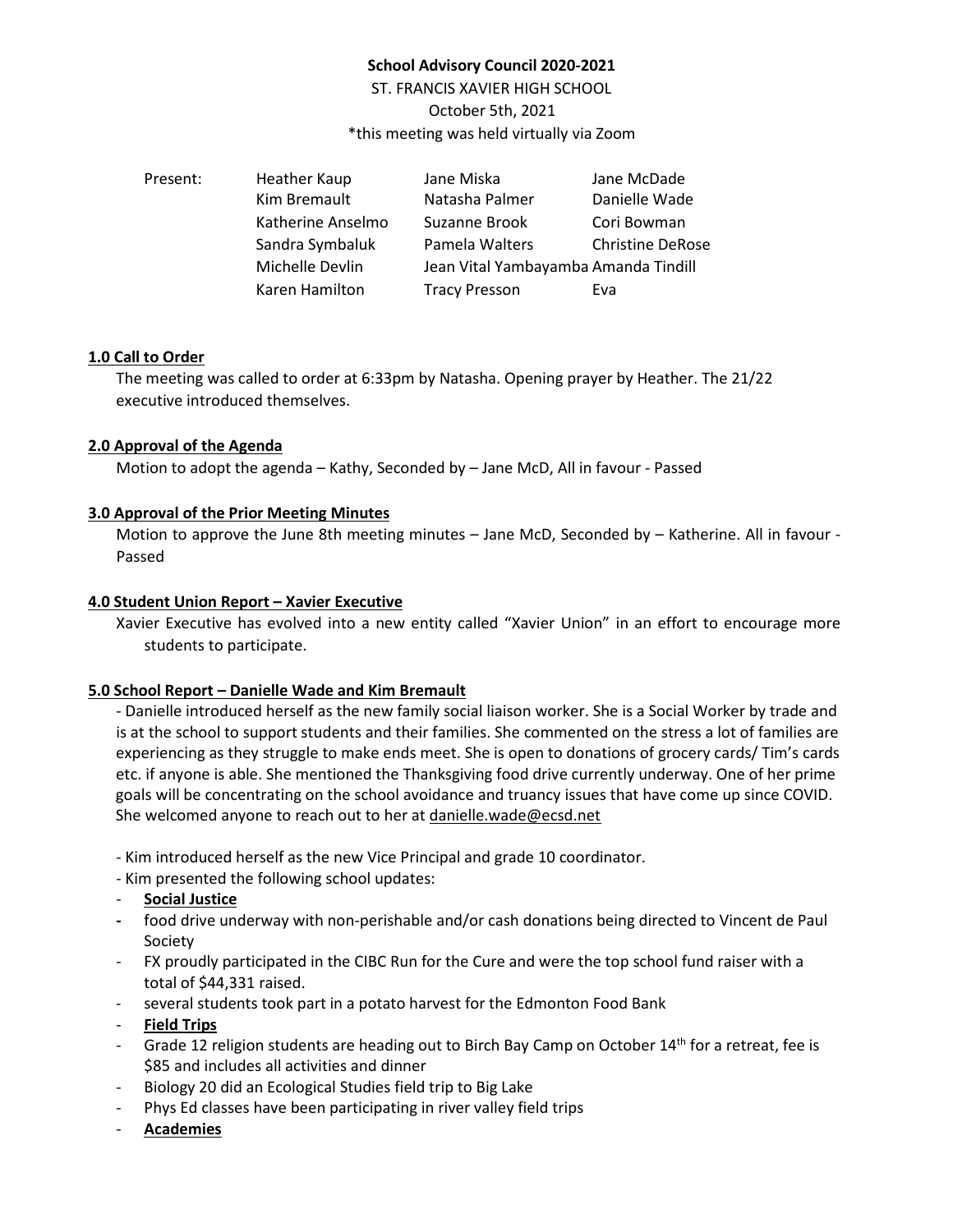- they have been able to access the city facilities
- **Celebrations**
- September  $9<sup>th</sup>$  was the opening celebration. Father Glen held a service and the football team and the grade 11's were able to attend in person. The remainder of the school attended virtually.
- October  $7<sup>th</sup>$  is the Thanksgiving Celebration
- **General**
- the school held a successful grade 10 orientation
- October 26<sup>th</sup> is picture retake day
- October 21 $st$  is the awards ceremony for the 20/21 school year
- **Athletics**
- **-** football team is 3 & 1 and 2nd in the division. October 8th is the next game
- **-** cross country has 16 kids participating and they are going to city finals on October 6th
- **-** flag football is 4 & 0 and 1st in the division
- **-** volleyball

Sr boys 1 &3 Sr girls 4 &2 Jr boys  $3 & 1 - 2<sup>nd</sup>$  place Jr girls  $2 \& 0 - 1$ <sup>st</sup> place

## **6.0 Principal Report – Heather Kaup**

Enrollment is 1130 Gr. 10: 372, Gr. 11: 394 Gr. 12: 364

## **HIRING**

-September was characterized with hiring. Two late secondments to Alberta Education Seaghda McInnnes in CTS and Shana Fairbank in French. Welcomed Evelyn Liesner in CTS and Tarilyn McAuley in French. These two staffing changes were followed by Brett Barron leaving to the PE Consultant Position with Edmonton Catholic and us welcoming Francesca Fritz to Baseball. We have had to also welcome Paul Hayduk to help with the larger numbers of baseball players. **COVID**

-Hosted a Covid Immunization Clinic where we had only nine students receive their immunizations. -Have had seven Covid cases confirmed since August 31<sup>st</sup>.

-Working with the City of Edmonton on the Proof of Vaccination/Exemption/Negative Test: City has given us grace until October  $13<sup>th</sup>$  when we will have to provide the proof to use the Sports Centre.

## **TRUTH and RECONCILIATION**

-ten days of intentional time set aside with classes to help build an understanding of how we can actively be involved in the day.

-Made bracelets for all staff and students: Symbolizing the braid and the seven sacred teaching. -Held Smudge for students

## **School Growth Plan**

<https://datavisualizationpublic.ecsd.net/home/GrowthPlan?SchoolId=8405> Posted on the school Assurance Dashboard.

-Celebrate our school Charism of Caritas Christi- both staff and students monthly

-Implement teaching and assessment that looks to filling in the gaps created by COVID.

-Support for FNMI families with FSLW as a way to target increased Graduation rate with our Indigenous population

-Support staff with leadership opportunities to direct professional growth looking at post pandemic concerns.

**Marketing and Branding:** Email signature and Bus branding to promote our school and programs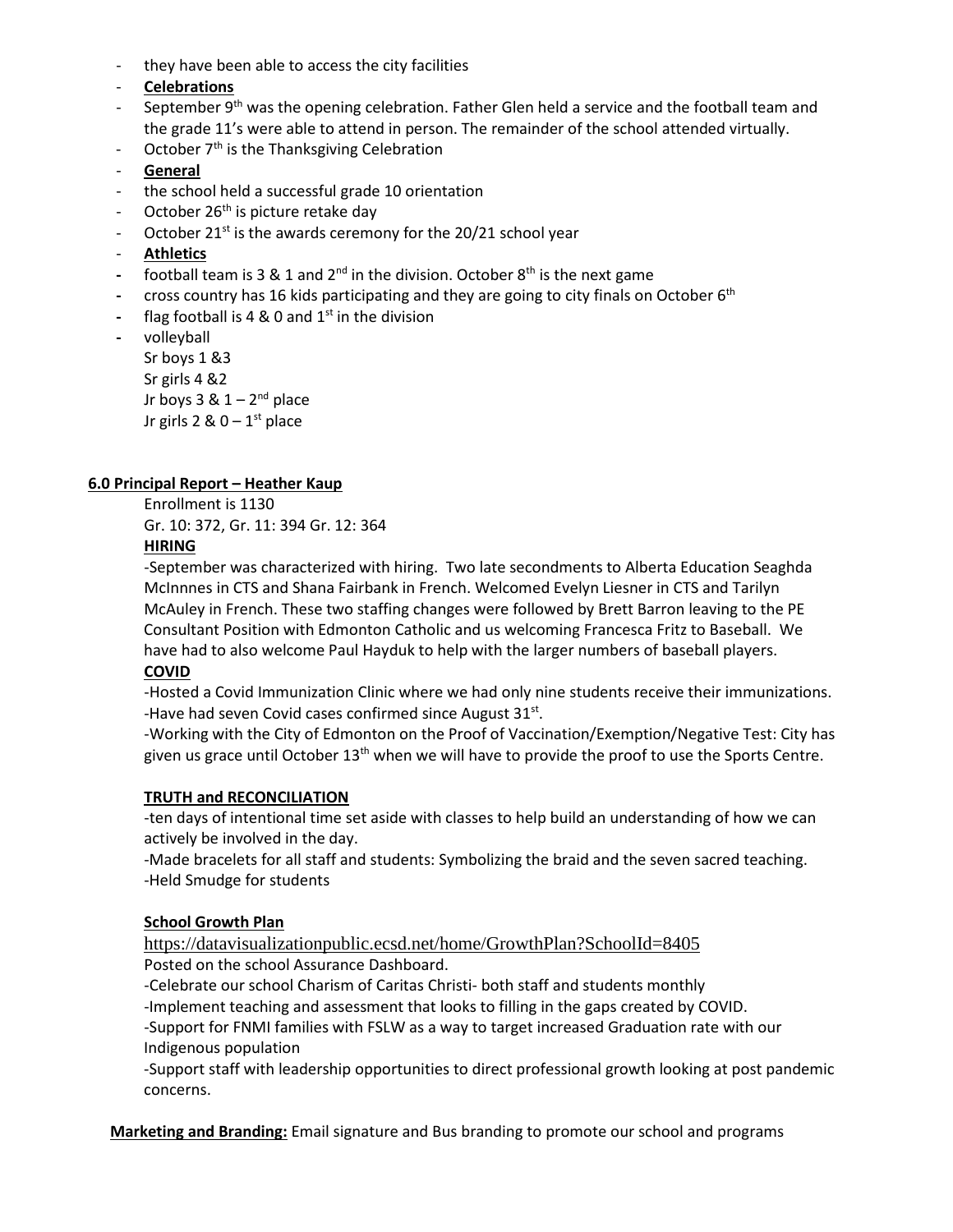# **7.0 Action/Discussion Items**

7. 1 Concern was raised regarding the diploma exams and the 30% weight of these exams. Heather committed to bringing it forward to the district admin.

7.2 Karen Hamilton reminded parents of the Registered Apprenticeship Program and is going to call Heather to see how they can support FX.

7.3 Elections – Natasha advised that we had a vacancy for the treasurer position. Christine DeRose put her name forward. Jane M nominated Christine and Katherine seconded the motion. All in favour – passed. Christine DeRose was voted in as the treasurer for the 21/22 school year. Christine will reach out to CIBC regarding the signing authorities and Natasha will get our binder/cheque book back from Kathy Sauze.

> Next meeting is on December 7th at 6:30pm **Meeting adjourned at 7:34pm by Natasha Palmer Meeting minutes prepared by Jane Miska**

**Parent Teacher Association 2020-2021**  ST. FRANCIS XAVIER HIGH SCHOOL October 5th, 2021